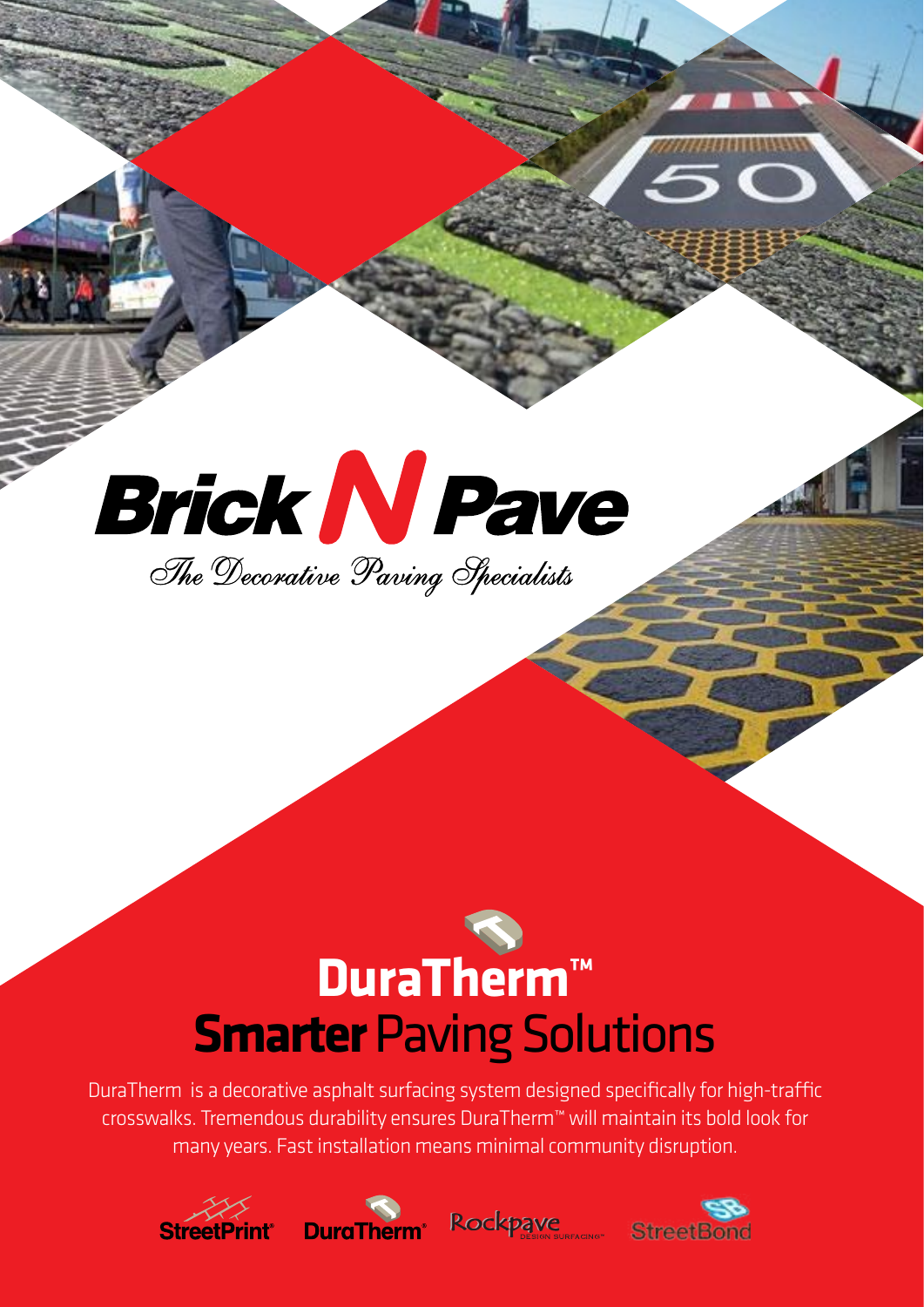## **DuraTherm®**

traffic tough decorative pavement

### What is DuraTherm<sup>™</sup>?

DuraTherm™ is a decorative asphalt surfacing system designed specifically for high-traffic crosswalks. Tremendous durability ensures DuraTherm™ will maintain it's bold look for many years. Fast installation means minimal community disruption.

#### **Proven Technology**

DuraTherm™ is a thermoplastic material that is inlaid into imprinted asphalt. It is installed flush with the asphalt, as a result, it is extremely resistant to wear caused by traffic.

## Installation Process

Installations are performed by Licensed DuraTherm™ Applicators — owners and employees of professional paving and construction companies who are trained and certified by IPC for this specific technology.

In technical terms, a specialized pavement heater gently softens the existing asphalt. Templates, in the chosen decorative pattern, are pressed into the surface. Pre-cut sections of DuraTherm™ are then set into these impressions and the specialized pavement heater is used again to fuse DuraTherm™ to the asphalt surface. The result is a surface that is integral and completely flush with the asphalt.





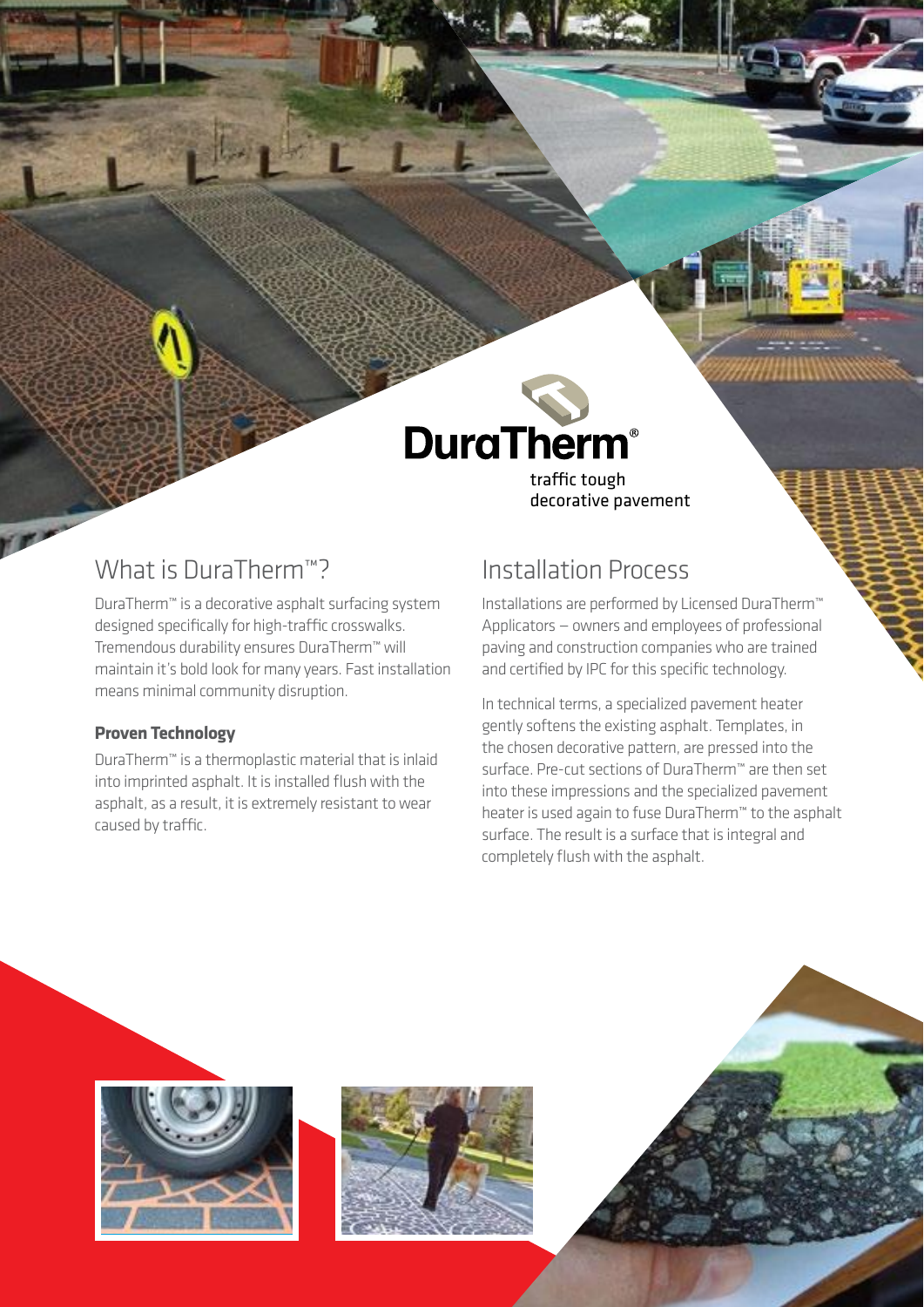

### Key benefits

#### **Durability**

Exceptional durability in high traffic applications results in significantly lower maintenance costs.

#### **Minimal Disruption**

DuraTherm™ crosswalks can be installed in less than 90 minutes per lane, resulting in fewer traffic disruptions and significant cost savings.

#### **Smooth Surface**

DuraTherm™ produces a smooth surface, which is vibration-free and quiet under traffic.

#### **Highly Visible**

Bold patterns and colours are ideal for high-visibility and safety-oriented installations.

#### **Customised Designs**

Customised designs can also be used to create a unique look for larger, premium products. All that needs to be supplied is a stylised digital image and the DuraTherm™ technical staff will take care of the rest

#### **Beauty and Function in One**

The finished DuraTherm™ surface is available in a range of attractive patterns and colours. Communities agree that DuraTherm™ dramatically enhances both beauty and pedestrian safety in their neighbourhoods.

DuraTherm™ provides a wide range of creative freedom that greatly enhances community branding. The flexibility of DuraTherm™ allows for the implementation of custom designs and community imagery.